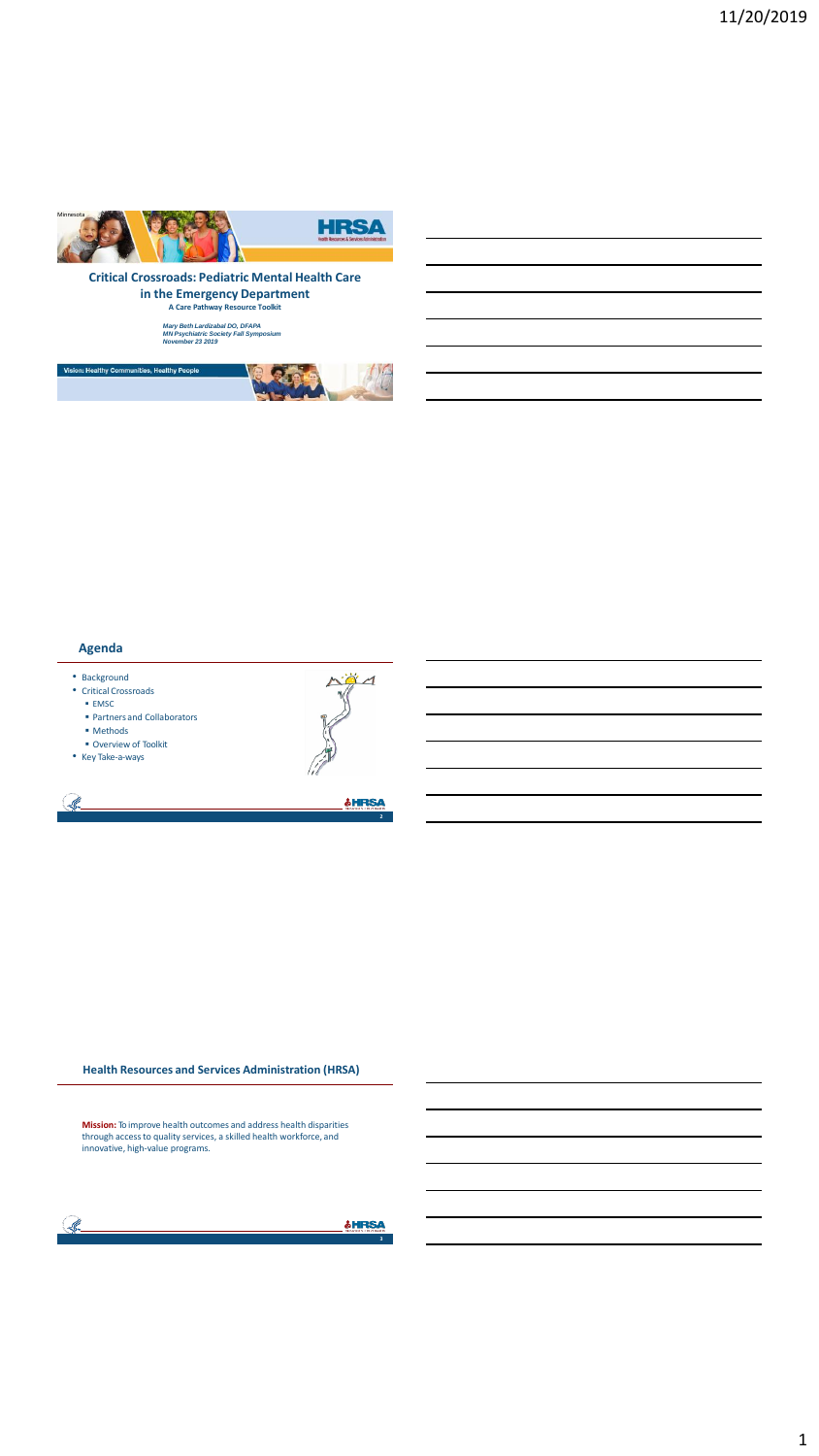#### **HRSA Maternal and Child Health Bureau (MCHB)**

**Mission:** To improve the health and well-being of America's mothers, children, and families.

| Meternal A<br><b><i><u>Property</u></i></b> |
|---------------------------------------------|
|                                             |

# **HRSA Background**

- **Health Resource and Services Administration's agency-wide effort in Mental Health**
- **Collaboration**: HRSA MCHB and FORHP
- **Purpose:** Critical Crossroads: To improve emergency care for children in mental health crises.
- **Product:** Critical Crossroads Toolkit

S.

#### **SHRSA**

**5**

#### **Background/Need**

- **One in five** youth experiences a mental disorder at some point during their lifetime.
- **One in 10 youth** will experience a serious emotional disorder (SED) that will significantly impact their ability to function at home, in school, or in the community.
- Suicide is the **second leading cause of death** for children 10-14 years old and adolescents 15-19 years old.

| <b>STAR</b><br>. | Maternal A.C. Blid Health |
|------------------|---------------------------|
|                  |                           |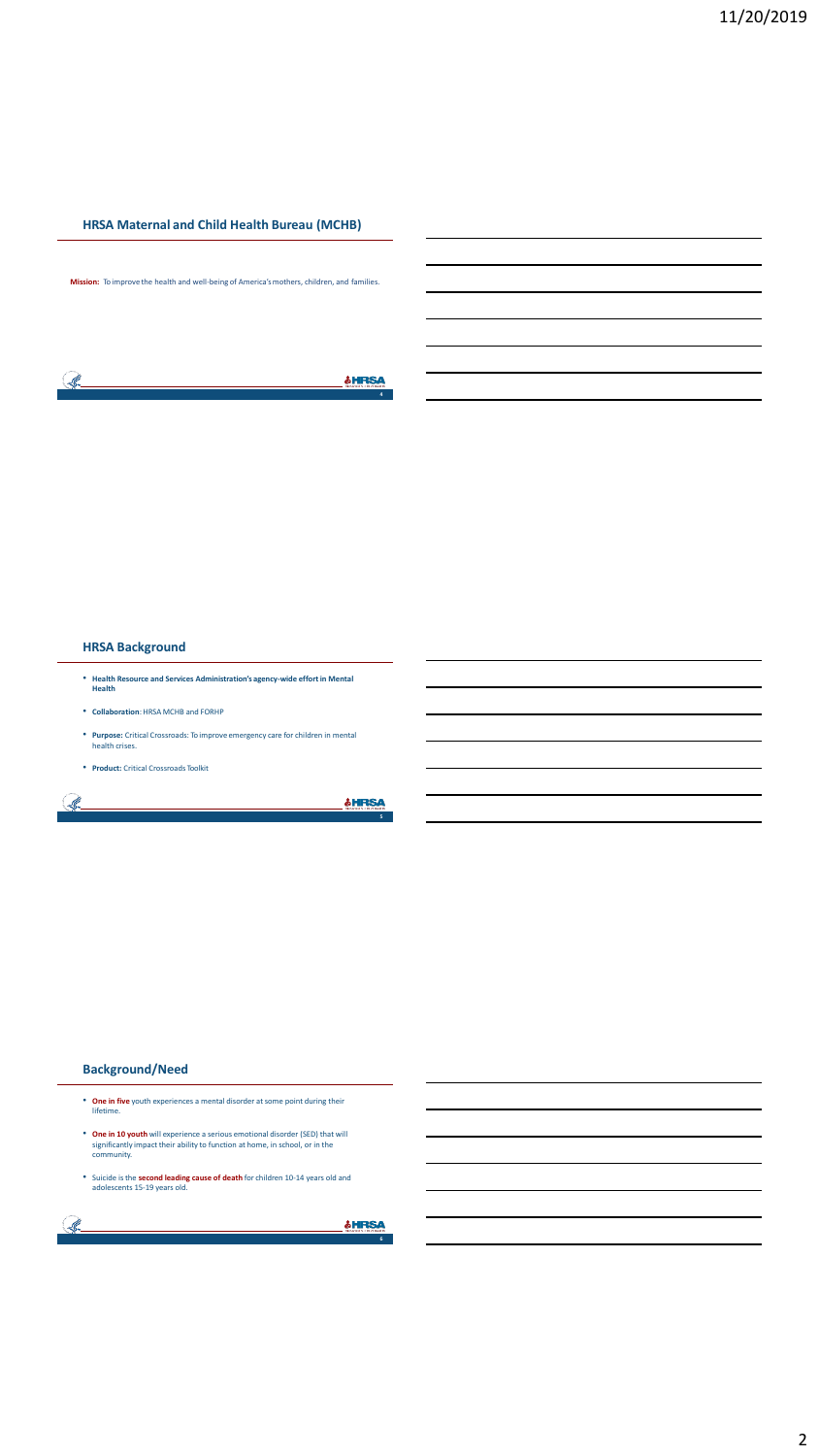# **Background/Need**

Ŝ.

- ED child utilization for suicide attempts and ideation **doubled between 2007 and 2015** • 2013 National Pediatric Readiness Assessment:
- 47% of hospital EDs have a children's mental health policy, only 33% in rural areas. > 50% of hospital EDs have designated transfer guidelines , only 38% in rural areas.
- Many not receiving needed comprehensive treatment for pediatric mental health visits
- **Often discharged without guided referrals** for mental health specific follow-up care.

**&HRSA** 

**7**

#### **Collaboration: Rural Health**

- 
- 
- Partnership<br>• Across all contexts<br>• Gaps in best practices in rural setting<br>• Inclusion of case stories from hospitals throughout rural regions of US



#### **Emergency Medical Services for Children (EMSC) Program**



 $\mathcal{R}$ 



**9**

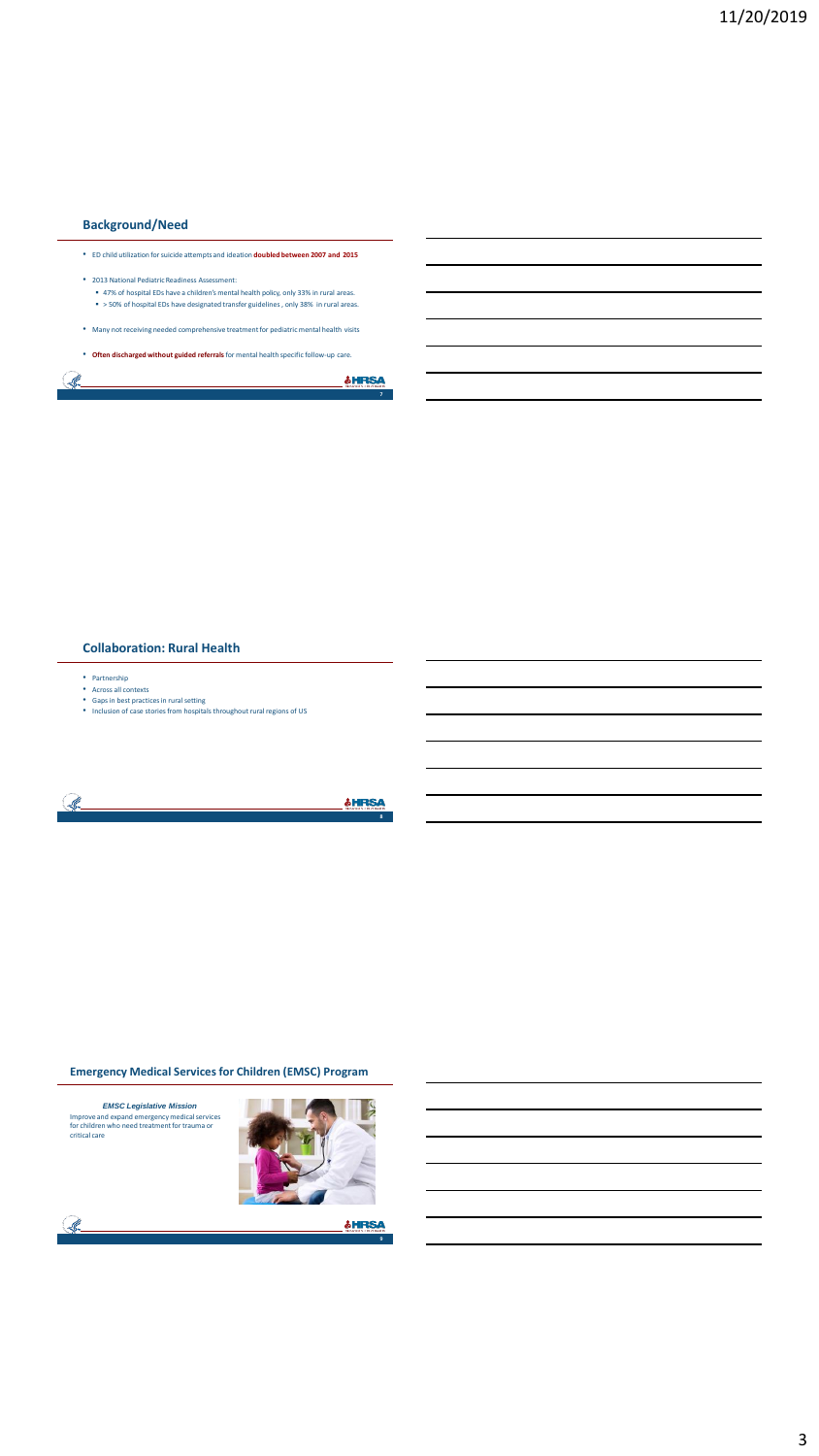#### **Formulation of Critical Crossroads Project**

- Established to assure cross-department collaboration to improve emergency care for children in mental health crisis.
- A federal working group was formed.
- Expected outcomes

 $\begin{picture}(22,20) \put(0,0){\vector(1,0){10}} \put(15,0){\vector(1,0){10}} \put(15,0){\vector(1,0){10}} \put(15,0){\vector(1,0){10}} \put(15,0){\vector(1,0){10}} \put(15,0){\vector(1,0){10}} \put(15,0){\vector(1,0){10}} \put(15,0){\vector(1,0){10}} \put(15,0){\vector(1,0){10}} \put(15,0){\vector(1,0){10}} \put(15,0){\vector(1,0){10}} \put(15,0){\vector(1$ 

- Strengthened federal partnerships and stakeholder engagement to enhance alignment and<br>coordination in efforts to improve emergency care for children in mental health crisis.<br>The creation and dissemination of a tool to help
- 

**&HRSA 10**

# **Partners: Federal Working Group**



#### **Partners: Expert Review Panel**

- Daan Asarnow, PhD, ABPP, Professor of Psychiatry & Biobehavioral Sciences, Director, UCLA Youth Stress & Mood Program, Director, SAMHSA Center for<br>Trauma-Informed Adolescent Suicide, Self-Harm & Substance Abuse Treatment & • **Thomas Chun, MD, MPH, FAAP,** Associate Professor, Departments of Emergency Medicine and Pediatrics, Associate Director of Clinical Research, Department of Emergency<br>e Professor, Departments of Emergency<br>sistant Dean, Office of Admissions, The A
- Department, Hasbro Children's Hospital Susan Duffy, MD, MPH, Associate Professor, Emergency Medicine and Pediatrics, Alpert Medical School of Brown University, Director Pediatric Special<br>projects, Department of Emergency Medicine, Attending Physician, Pediatric
- 
- 
- 
- 
- "Mathea Doanies, MB, Director, Literaan Child Emergency Pychisterics<br>
"We Feuer, MB, Profiler (Energency Pychister) [Coher Childrer's Medical Center, Assistant Professor | Psychiatry and Emergency Medicine | Nofstra-<br>
NGLI
- Ř **&HRSA 12**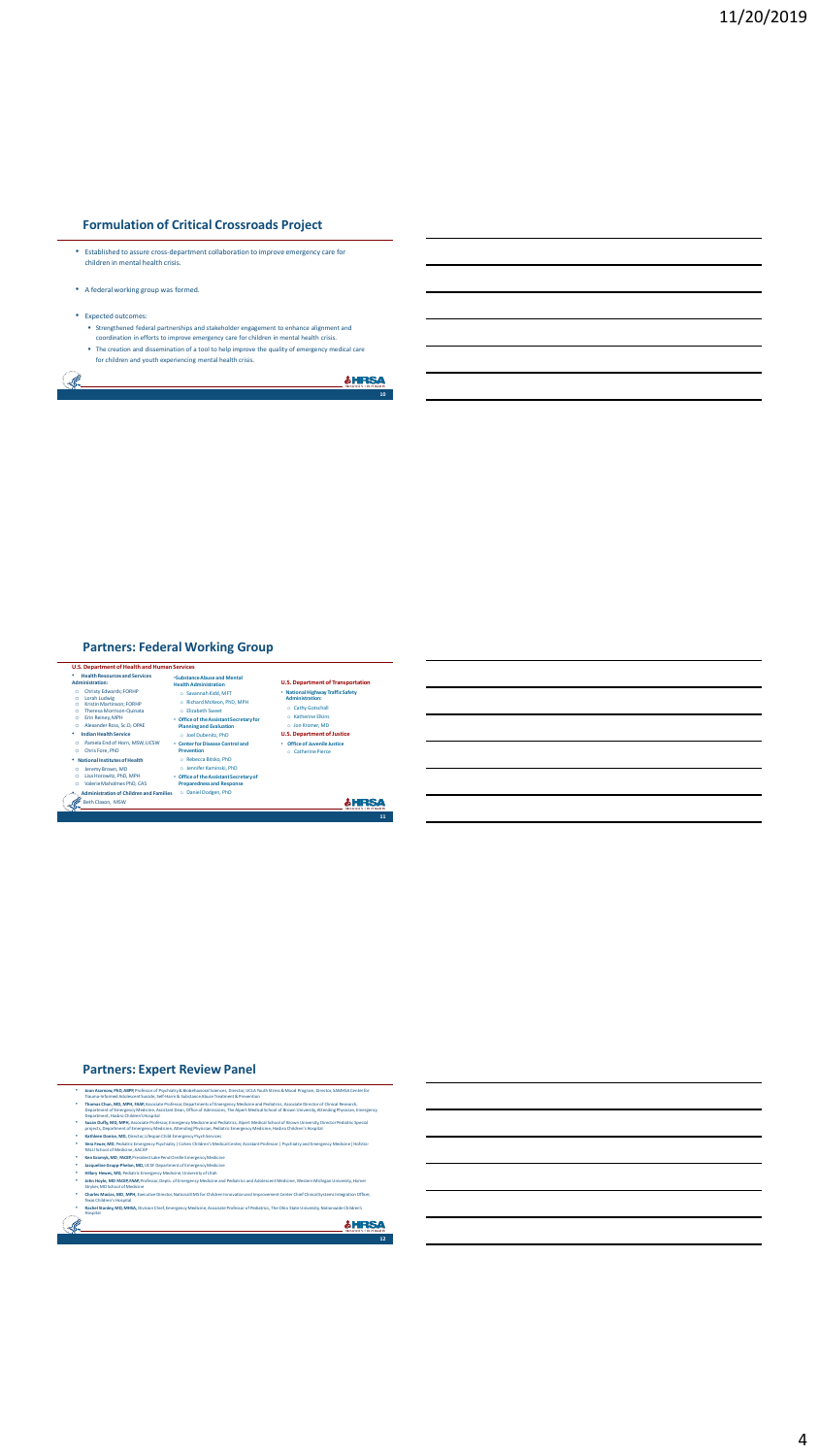# **Methodology**



#### **Care Pathway**

A care pathway is a tool that describes and sequences how health care professionals<br>manage specific clinical presentations, facilitating the course of care for patients and<br>increasing the quality of services delivered.

• Improve patient outcomes.

S.

- Pathway Toolkit designed with existing research and resources to support the creation of customized care pathways based on local context.
- The Toolkit is not intended to dictate care.

**SHRSA** 

#### **The Product: Care Pathway Toolkit**

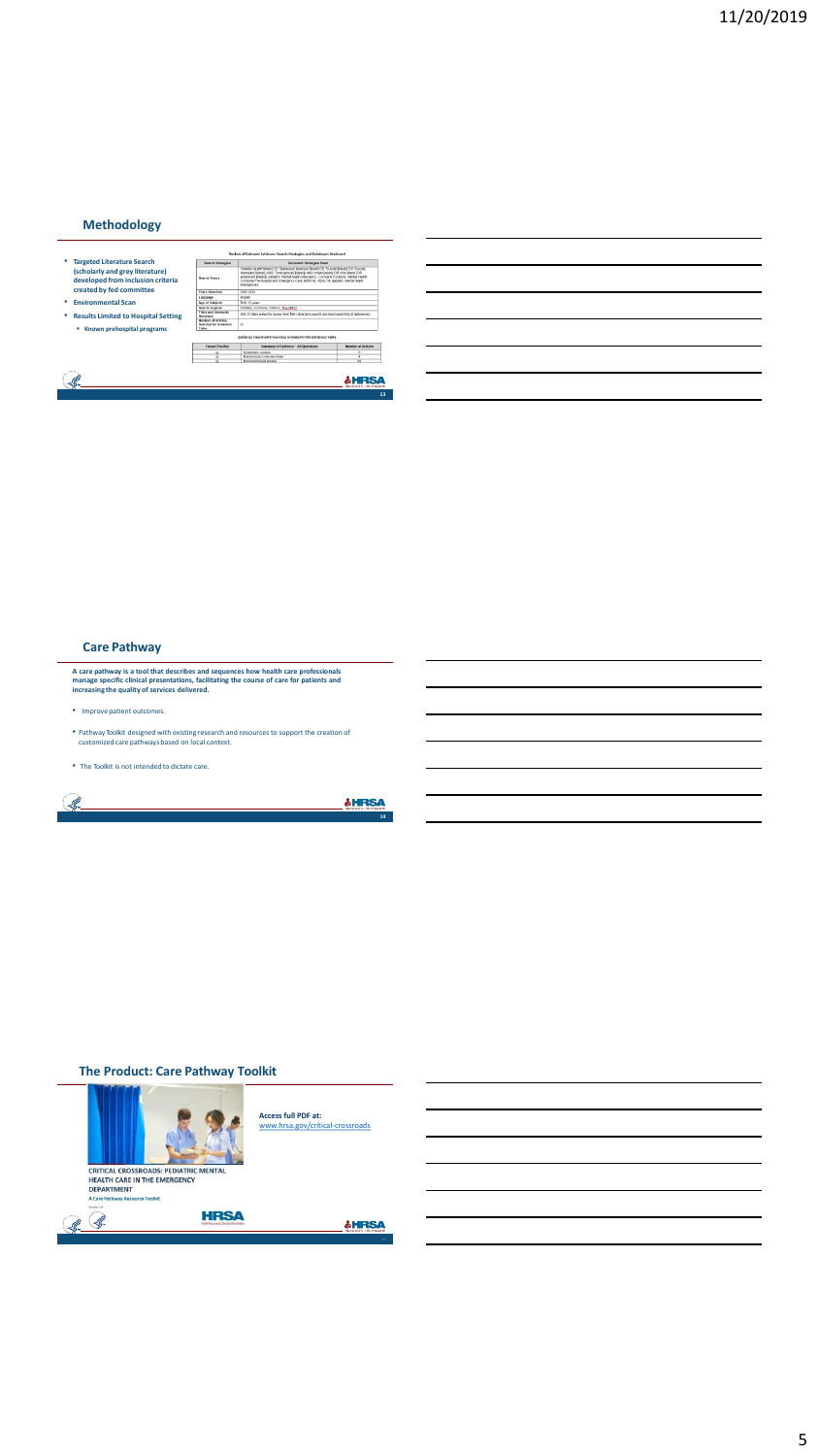# **How to Navigate the Tool**

|     | <b>CONTENTS</b>                           |                 |    |
|-----|-------------------------------------------|-----------------|----|
|     |                                           | <b>Gont</b>     |    |
|     |                                           |                 |    |
| 1.2 |                                           |                 |    |
|     |                                           |                 |    |
| 2.1 | Formulation of Federal Steering Committee | ã               |    |
|     |                                           |                 |    |
|     |                                           |                 |    |
| 4.1 |                                           | ethodology      |    |
| 4.2 |                                           |                 |    |
| 43  |                                           |                 |    |
|     |                                           | <b>Agorithm</b> |    |
| 5.1 |                                           |                 |    |
| 5.2 |                                           |                 |    |
| 5.3 |                                           |                 |    |
| 5.4 |                                           |                 |    |
| 5.5 |                                           |                 |    |
|     |                                           |                 |    |
|     |                                           |                 | 16 |

# **Care Pathway Algorithm**



# **Triage: Page 8**



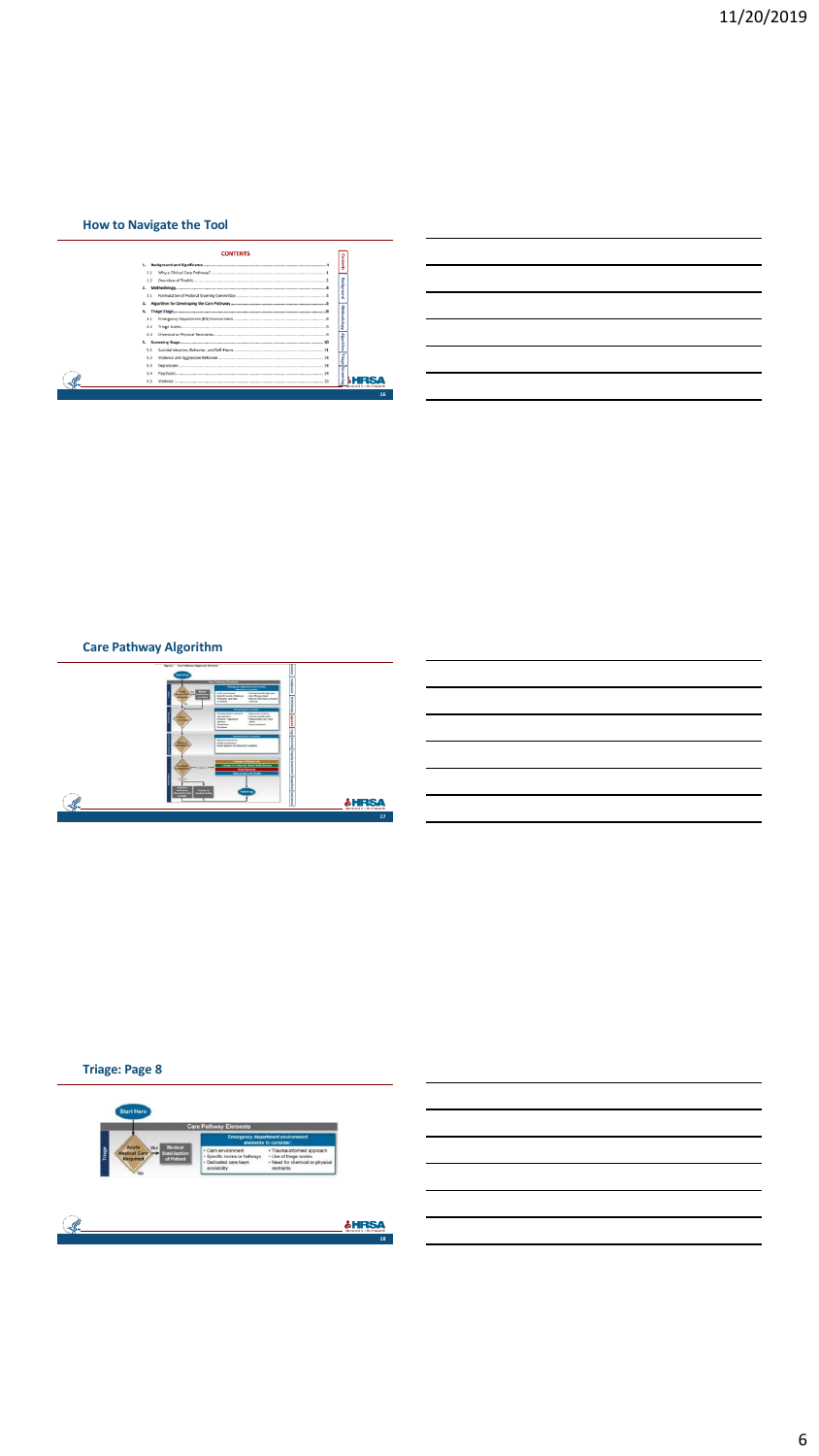# **Screening: Page 10**



| <u> 1989 - Andrea Andrew Maria (h. 1989).</u>                                                                         |  |  |
|-----------------------------------------------------------------------------------------------------------------------|--|--|
| <u> 1989 - Johann Stoff, amerikansk politiker (d. 1989)</u>                                                           |  |  |
|                                                                                                                       |  |  |
| <u> 1989 - Andrea Andrew Maria (h. 1989).</u>                                                                         |  |  |
| <u> 1989 - Johann Stoff, deutscher Stoff, der Stoff, der Stoff, der Stoff, der Stoff, der Stoff, der Stoff, der S</u> |  |  |
|                                                                                                                       |  |  |

# **Resources to Support Pre-Post Screening Actions: Page 19**



# **Ongoing Assessment: Page 23**



7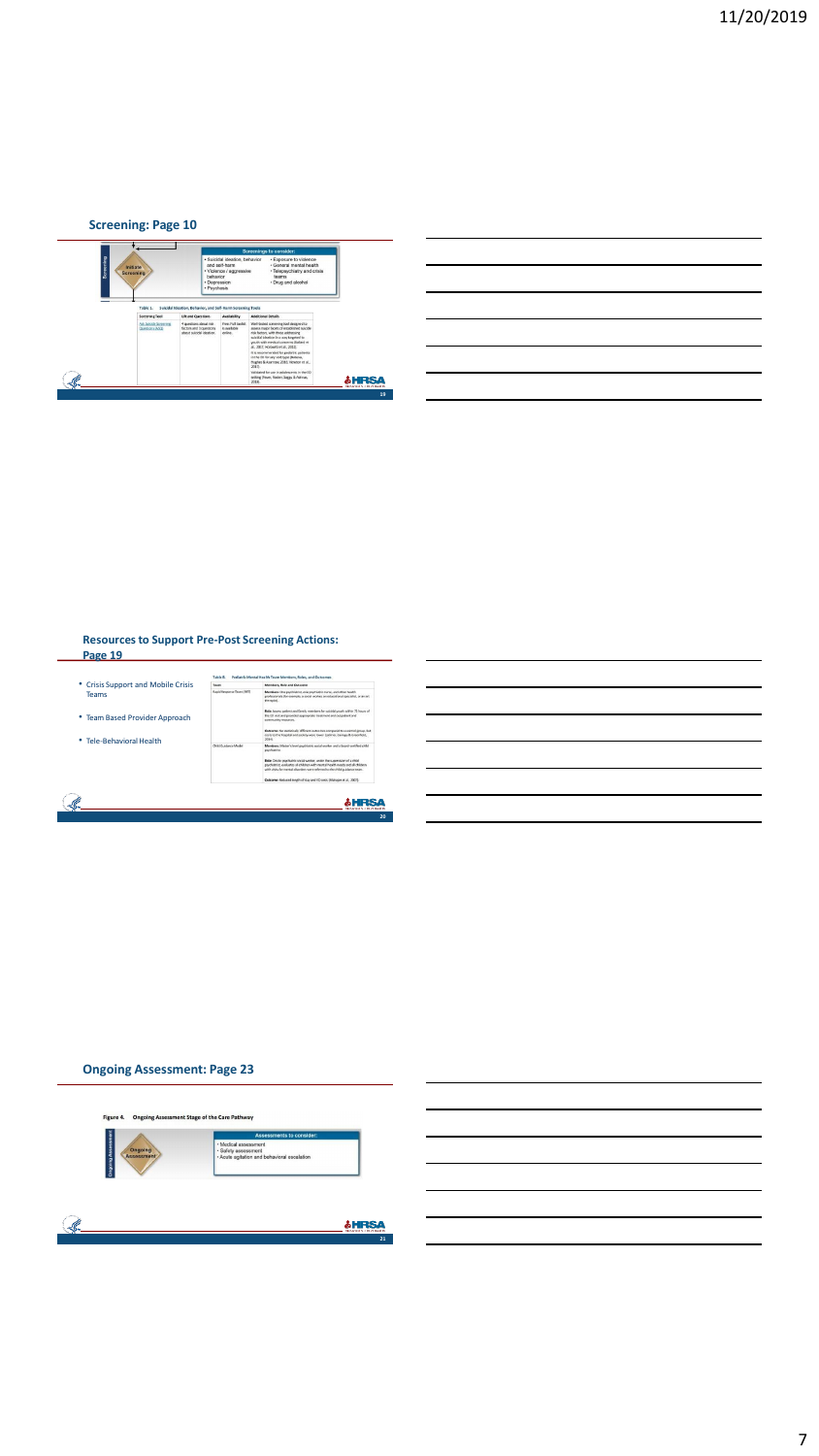#### **Disposition: Page 25**



#### **Case Stories: Rural Perspectives**

- Emergency Department in the rural Pacific Northwest
- Emergency Department in rural New England
- Emergency Department in a Rural Midwestern State
- Emergency Department in a Regional Hospital in a Rural Midwestern State • Emergency Department in a Regional Hospital in a Southwestern State
- Urgent Care Facility in Western State
- Emergency Department in a Rural Northwestern State

#### S. **SHRSA**

#### **Key Take-Aways**

- 
- An unmet need

Ŀ.

- 
- 
- Gaps in Research Disproportionate impact in rural, frontier, & native communities EMS in the broader continuum of care for children in mental health crisis